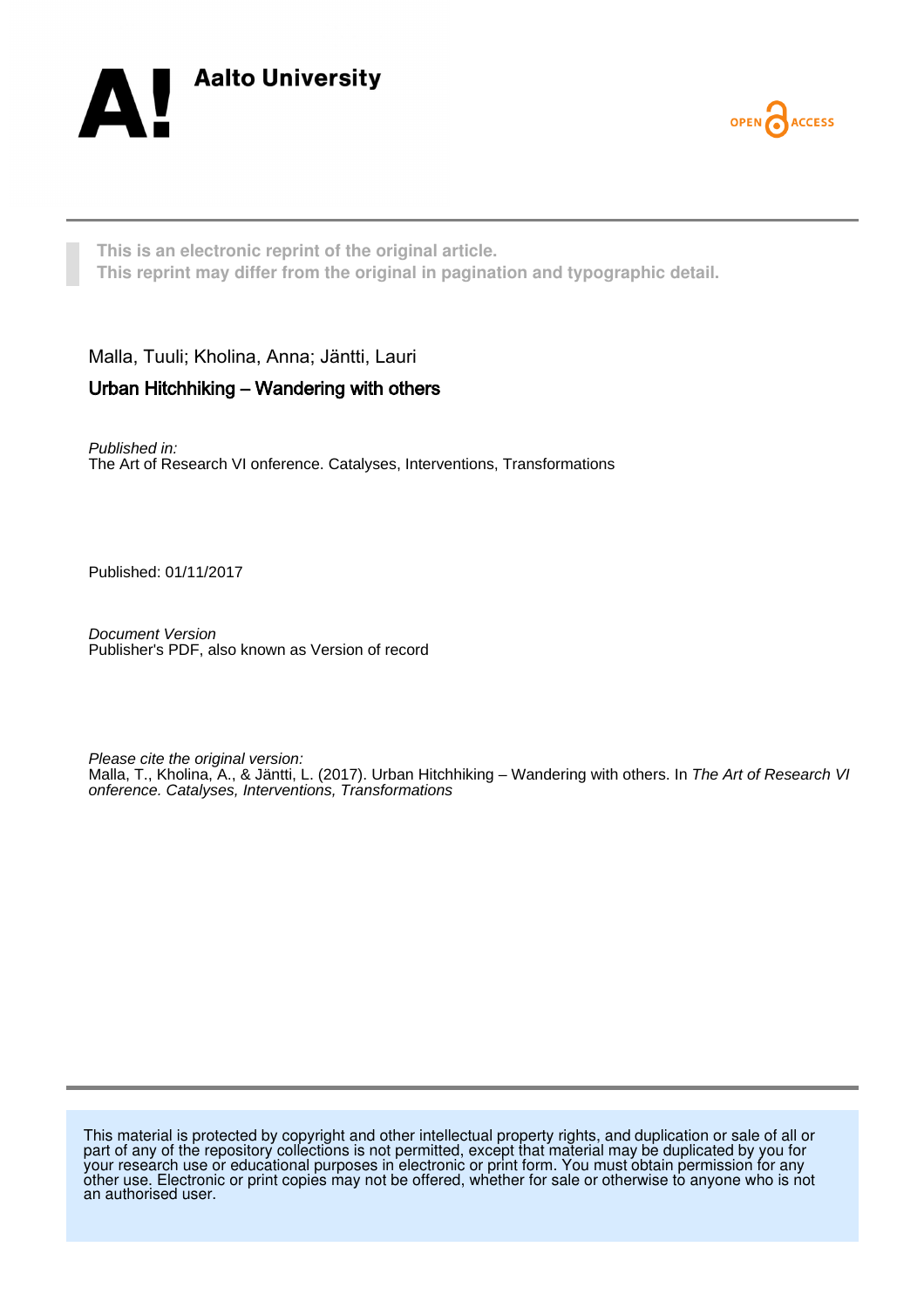# Urban Hitchhiking – wandering with others

*Tuuli Malla, Anna Kholina and Lauri Jäntti*

*encounterarts@gmail.com Encounter Arts / Aalto University, Finland*

## **Abstract**

This article introduces the method of Urban Hitchhiking, a reflective practice of sharing a walk with strangers. We examine Urban Hitchhiking as a way of understanding people, space and place by comparing it to other methods that tap into the meanings and complexities of contemporary cities, such as the psychography and urban ethnography. What are the differences and similarities between these practices and urban hitchhiking? What kind of questions can it answer? What role does a performative aspect play and how is it manifested in the results? We present our own accounts of Urban Hitchhiking as two artists who developed the method and a researcher who practiced it, analysing our perspectives and findings. As a result, we outline four themes that characterise Urban Hitchhiking as a method of urban exploration: spatiality, performativity, gender and hospitality. Finally, we introduce the idea of an empathetic drift as a shared act of trust that emerges as a result of this method.

KEYWORDS: drift, empathy, ethnography, dérive, performance, hitchhiking

### Introduction

1

We would like to introduce you to Urban Hitchhiking. The score that we (Tuuli Malla and Lauri Jäntti) have been following is fairly simple: take a sign that says "May I walk with you for a while?<sup>1</sup>". Place yourself along a pedestrian route (Figure 1) Stand somewhere along that path, raise your thumb and make eye contact with people who are passing. Wait fairly passively, looking for eye contact until someone approaches you. Let the journey begin. Often the person who is giving you a lift will ask what this is about. You may answer as you like. We tend to say that this is an experiment, that we are trying out what happens when we encounter a stranger. But Urban Hitchhiking is more than a talk with a stranger. It is an embodied, situated walk and sometimes another form of transport that happens in the city space in constant interaction with the other person and

<sup>&</sup>lt;sup>1</sup> The sign also has a hashtag #UrbanHitchhiking to trace facebook and instagram content of people's experiences with the project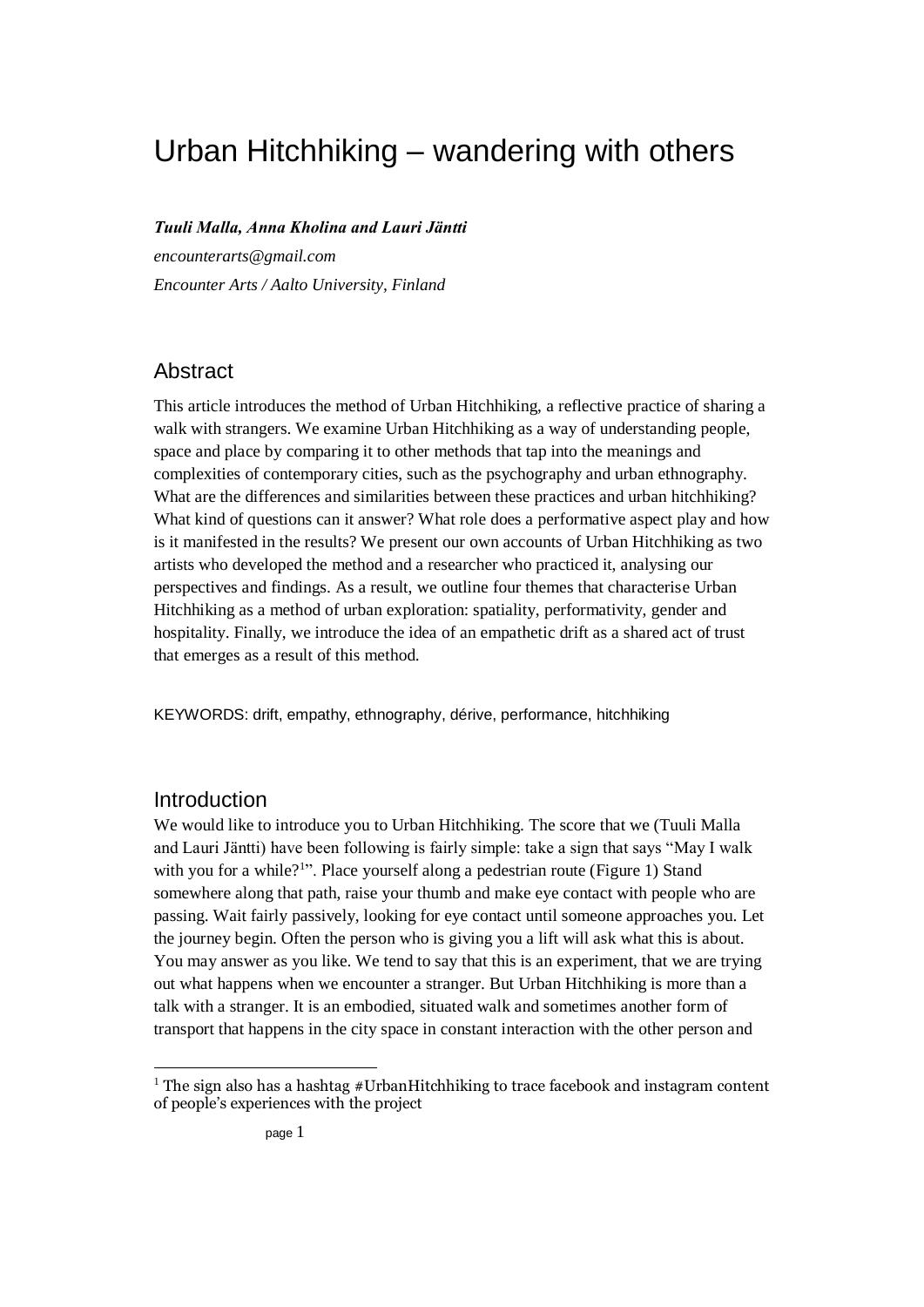without a pre-defined plan. More important than sharing a journey in terms of walking is the act of hospitality presented both in the offer of "May I walk with you for a while?" and in the answer "Yes". Sometimes it leads to shopping for a thimble or discussing what it means to encounter another, sometimes to a brief walk to a bus stop or an overnight stay. It is a challenge both for the hitchhiker and for the person who accepts the invitation, an act of trust and an intervention into the regular course of urban life.



**Figure 1. Hitchhiker about to get a ride. Photo by Lauri Jäntti**

Urban Hitchhiking was developed by Tuuli Malla and Lauri Jäntti during several iterations of their artistic experiments. The third author, Anna Kholina, practiced Urban Hitchhiking within her own research after learning about the method from Malla and Jäntti. The aim of the article is to introduce the method of Urban Hitchhiking and position it in a wider array of methods that tap into the meanings and complexities of contemporary cities. We examine Urban Hitchhiking as a way of exploring the physical and the social layers of urban space. What are the differences and similarities between urban hitchhiking and other practices? What kind of questions can it answer? What role does a performative aspect play and how is it manifested in the results? Analysing our own perspectives and accounts of Urban Hitchhiking helps us answer these questions and reflect on the potential of this practice.

The article is structured in the following way: first, we discuss the Urban Hitchhiking in relation to existing methods of urban ethnography and psychogeography. Next, we provide our own accounts of Urban Hitchhiking and reflect on the role of this method in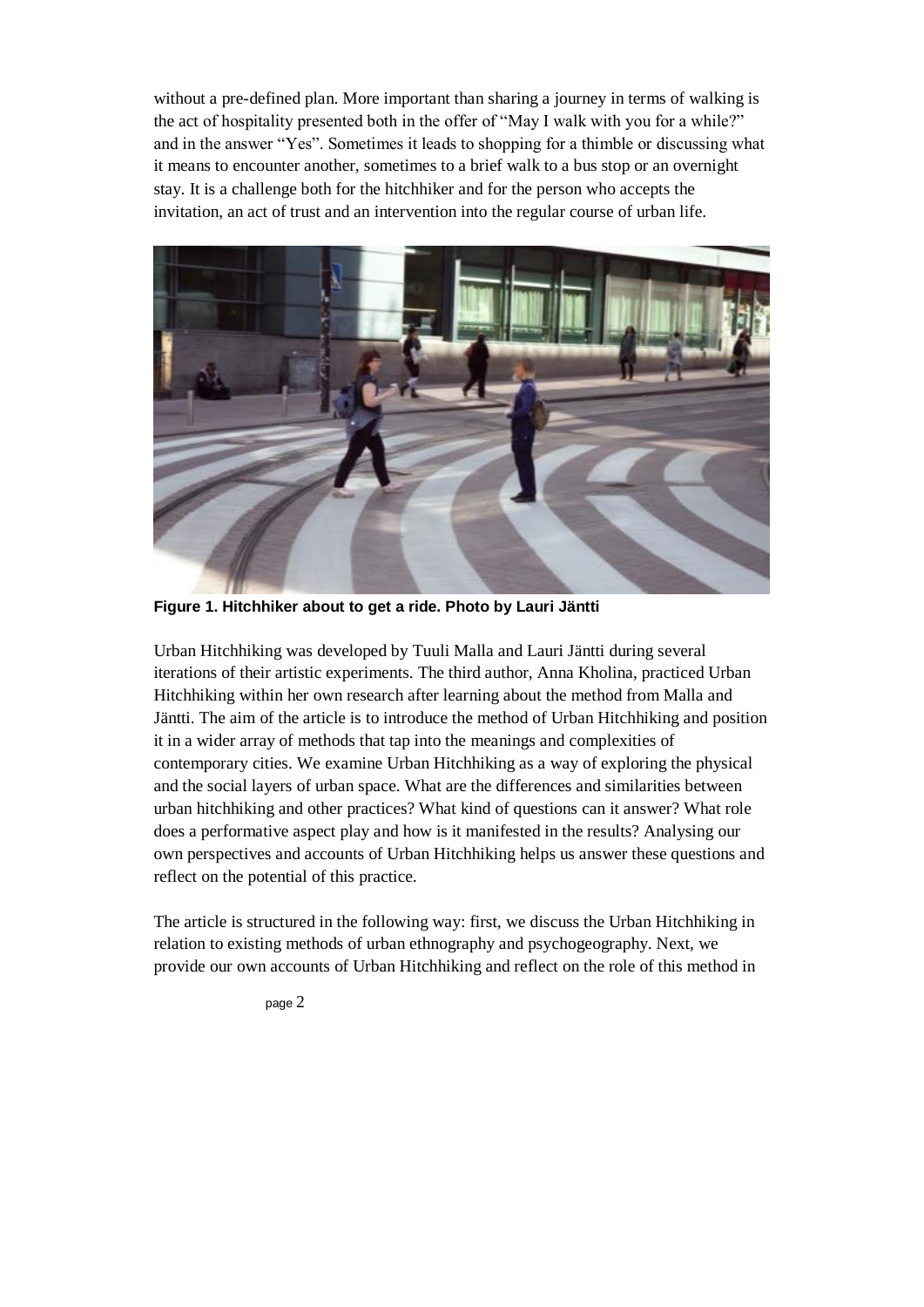our research and practice. Finally, we outline four themes that characterise Urban Hitchhiking as a method and introduce the idea of an empathetic drift as a situated practice of urban research.

# **Background**

In general, Urban Hitchhiking is a way to engage with people while moving together in space. It is based on walking as an activity that connects spatial settings and human routines in a form of a dialogue, although it is not restricted to walking and may include other forms of movement or stillness according to the course of events. In general, walking is seen a practice that produces particular relationships with the environment (Ingold, 2011; Solnit, 2000). It allows sensing and learning about spaces, discovering and transforming the city, mutually constituting bodies and landscapes and constructing meanings in human-environment relationships (Pinder 2011; Middleton, 2010). Walking is both an appropriation and an exploration, a way to connect time and space (Edensor, 2010) and a mode of experiencing place (Wunderlich, 2008).

At the same time Urban Hitchhiking is a very specific form of walking. First of all, the hitchhiker makes herself visible in the space by holding a sign and a thumb, and by making an eye-contact. Secondly, the practice takes place only if another person volunteers to take part and lead the way. Thirdly, the walk is most of the time a conversation. Finally, the route of the walk is not restricted in advance in time and space, rather, it is a form of a drift where the hitchhiker follows the directions of the participant and immerses herself in the situation. To position Urban Hitchhiking in the array of experimental methods dealing with the complexity and subjectivity of the urban realm, we will first compare it to two other practices based on walking: the psychogeographic practice of dérive and the go-along interviews used in urban ethnography. The following section will draw the parallels between the above mentioned methods and Urban Hitchhiking, outlining the distinctive qualities and the potential of the latter.

### Urban Hitchhiking and the dérive

The dérive or drifting is 'a technique of transient passage through varied ambiances' (Debord, 1958) used by The International Situationists movement to confront 'the society of the spectacle' (Bassett, 2004, p. 401), where commodities and consumption dominate. Despite the political and critical nature, the dérive is an exploratory technique that encourages playful-constructive behaviour and liberates the tendency towards play in everyday life. The dérive is based on the sensibility towards the changing atmospheres of the space and the urban landscape: 'one should abandon oneself to the attractions of the terrain and the encounters one finds there' (Debord, 1958). Known as a solo activity, the dérive was traditionally done in groups of two or three people who share political, aesthetic and philosophical views, awakening of consciousness (Macauley, 2000, p. 31, Wood, 2010, p. 187). Urban Hitchhiking, even though the Hitchhiker and the participant do not necessarily share common views and goals, can be seen as a distinct form of the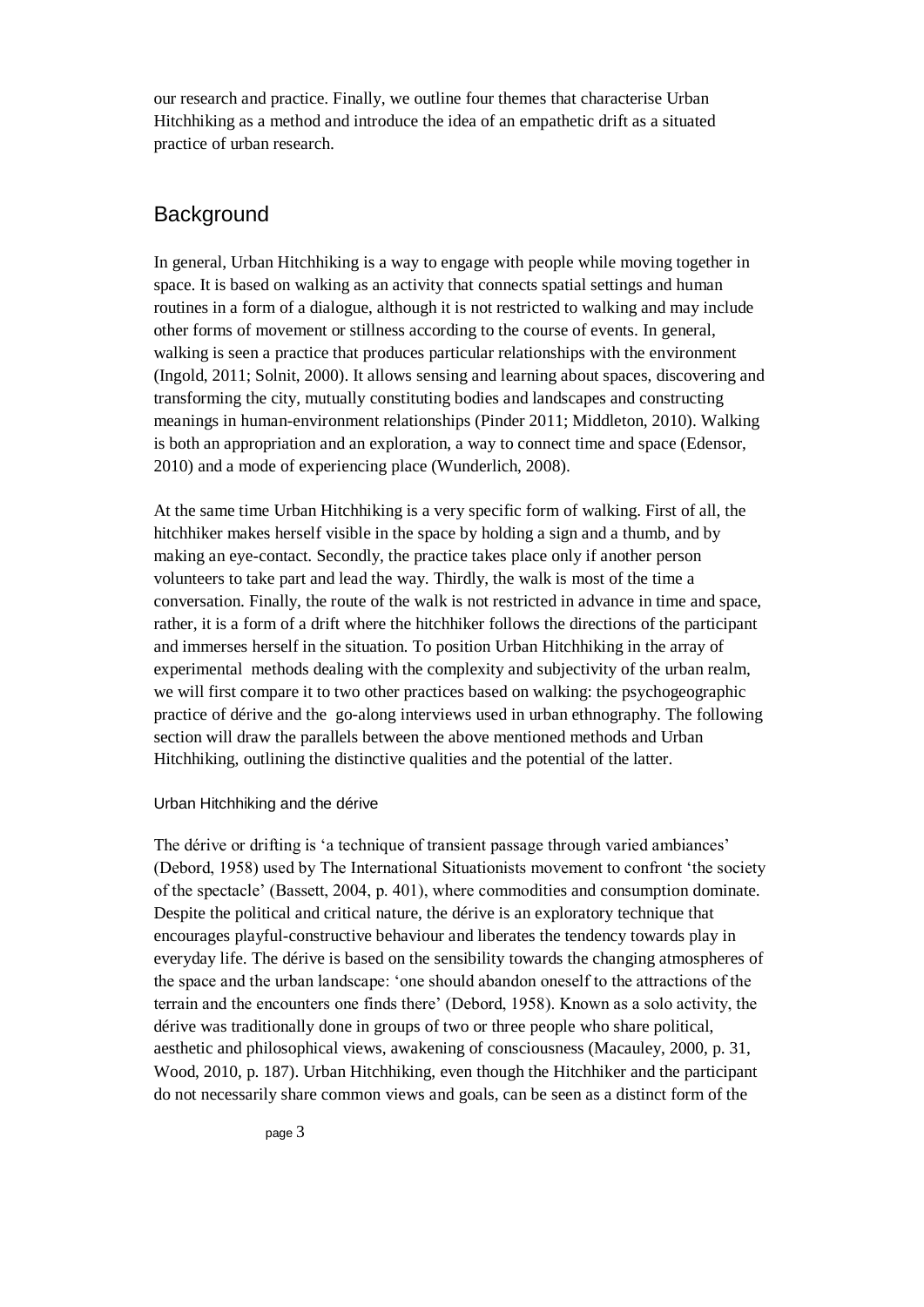dérive where random encounters define the course of the walk and construct the situations that uncover the narratives and personal stories embedded into the urban realm. On a more generic level, Urban Hitchhiking presents a form of psychogeography where both the geographical environment and the emotions of the individuals are intertwined in a form of a dialogue.

This understanding of Urban Hitchhiking echoes the description of the course on psychogeography taught at Brunel University:

*"We teach them [the students] to destabilise their perception of the city so that it becomes less intrumental, less automatic and habituated so that they begin to see the cracks run through everything, those little funny places where time isn't quite what you think it is and space isn't quite what you think it is or places are not what you think they are, maybe even humans are not quite what you think they are habitually"*  (Papadimitriou & Sinclair, 2017).

Urban Hitchhiking and dérive share another common feature. As a form of psychogeography, dérive helps identify contours, currents and points that discourage entry into certain zones (Debord, 1958). Urban Hitchhiking has a similar potential as it follows the daily routines of people that mingle between private and public spaces, and the hitchhiker notices this change as the journey with the stranger becomes more intimate.

On the other hand, the dynamics between the participants in a drift and during the Urban Hitchhiking are different. The drift is usually a somewhat private journey with the internal experience being in the focus of attention. Although the external world guides the drifter when using a map of Paris in Helsinki, crossing the street wherever there is a green light or when following a stranger, the drifter is immersed into a stream of sensations which forms a spectacle. The urban hitchhiker, in contrary, can't remain an outsider to the participant who acts as a stranger, because without a meaningful dialogue the walk turns into a series of awkward moments rather than into a meaningful encounter. The focus of the hitchhiker is no longer on his own sensations, but on the other person, which brings the Urban Hitchhiking closer to an interview.

Even when the drifting is done is small groups as advocated by Debord (Wilcox, Palassio and Dovercourt, 2002, p.96), the participants of the practice usually stay in one group during most of the time to cross-check their impressions and arrive to more objective conclusions (Wood, 2010, p. 187). In Urban Hitchhiking, the participants may change, bringing their own views and experiences to the practice.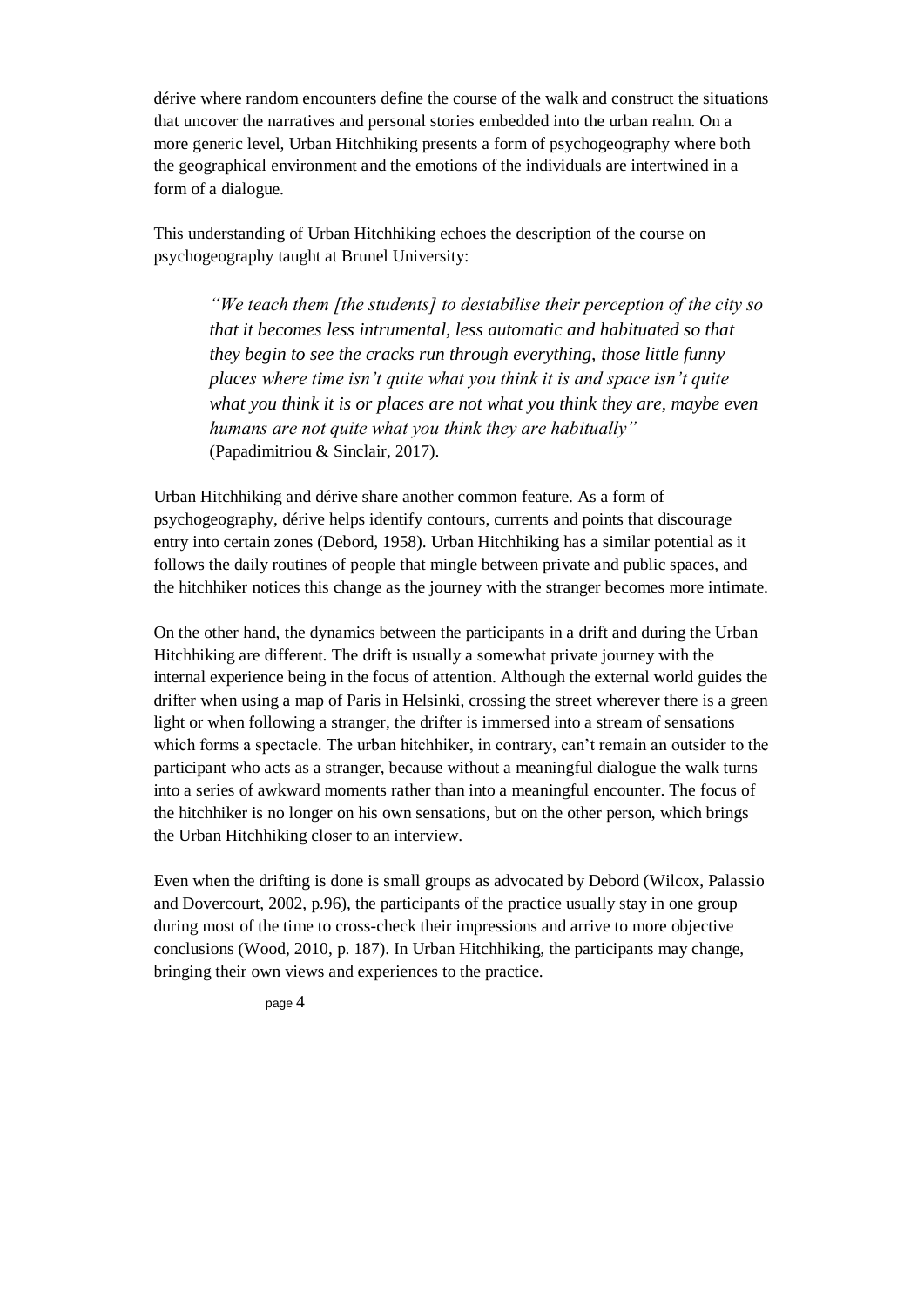There are other differences between the two techniques. Urban Hitchhiking does not necessarily underline a critical attitude towards the hegemonic scope of modernity, although it can be used for this purpose depending on the stance and focus of the hitchhiker. Same as urban ethnographers, the Situationists preferred ghettos and slums (Bassett, 2004, p. 402), while for Hitchhiker the impact is on the quality of the encounters and openness of people rather than their attribution to a certain social class. Finally, the traditional psychogeographies are rooted in the male gaze (Bridger, 2013), while Urban Hitchhiking is (or should be) gender neutral. Even though in the following sections we will demonstrate that the practice Urban Hitchhiking renders the gender imbalances visible due to its performative aspect, the tradition of psychogeography perceives the gender bias as a norm for practicing the dérive.

### Urban Hitchhiking and a go-along interview

In urban ethnography there is a long standing tradition of methods based on movement through space. According to the geographers James Evans and Phil Jones, "walking interviews generate richer data, because interviewees are prompted by meanings and connections to the surrounding environment and are less likely to try and give the 'right' answer" (Evans & Jones, 2011, p. 849). Walking interviews also create a natural setting for studying informants' everyday routines, as noted by the ethnographer Margarethe Kusenbach (Kusenbach, 2003, p. 464).

Known as a go-along, a method of walking together with the interviewee shares many similarities with Urban Hitchhiking: "When conducting go-alongs, fieldworkers accompany individual informants on their 'natural' outings, and — through asking questions, listening and observing — actively explore their subjects' stream of experiences and practices as they move through, and interact with, their physical and social environment." (ibid, p. 463). However, there are several qualities that differentiate the two practices.

The first difference is the visibility of the artist or researcher who practices urban hitchhiking. With the sign and a raised thumb it is difficult to stay incognito in the urban space, and this adds an aspect of performativity into the practice. Ethnographers, on the other hand, are very rarely visible, and even prefer to leave out the jottings during the goalong interviews to blend in the setting. Secondly, the choice of the participants or the sampling principle also varies. In urban ethnography, the focus is usually on the deviants, outcast groups, and minorities (Suttles, 1976, p. 1). The sampling is usually purposeful, with informants carefully selected by the researcher. Urban Hitchhiking, on the opposite, uses the random sampling principle and welcomes the participants independently of their status or belonging to a certain group of people.

As a result, the practices captured during Urban Hitchhiking can be to a large extent mundane and habitual. While that be a problem for an ethnographer, for a hitchhiker it presents an opportunity — an ability to engage with own experiences during the practice,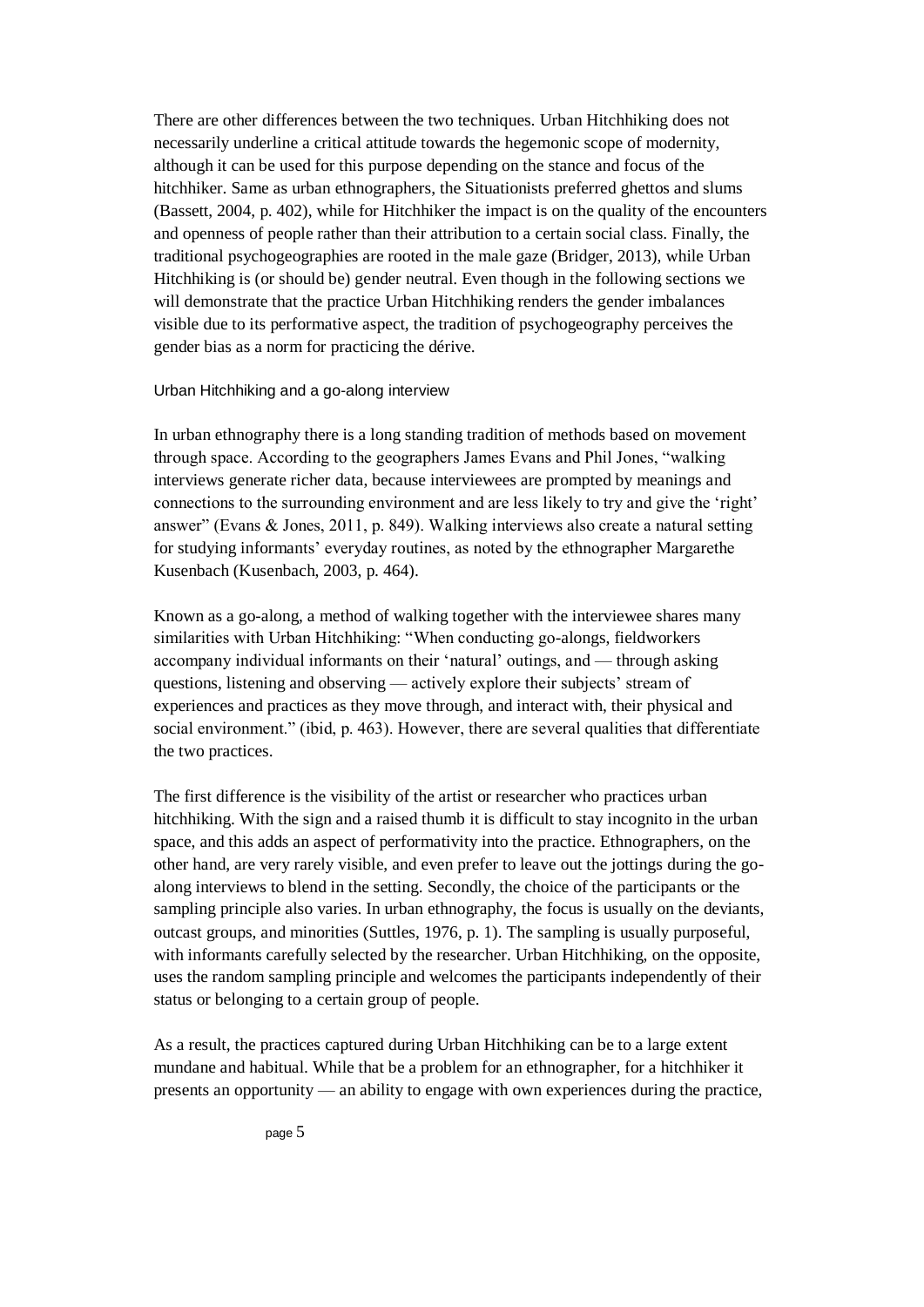rather than focusing primarily on the participant's interpretations and actions. For the person who practices urban hitchhiking, the journey becomes an adventure of unexpected encounters with people, practices and the spatial settings. The unfamiliarity of the situations that unfold in familiar settings turns Urban Hitchhiking to a form of a spectacle and a drift. The next section explores this relation by comparing it to the practices of Flâneur and dérive.

### **Summary**

The summary of this comparison leads to the following conclusion: Urban Hitchhiking borrows the features of both urban ethnography and psychogeography, but at the same time, has a potential to balance the self-centered attitude of the person doing the dérive and the engagement of an ethnographer in her subjects. Once this balance is achieved, Urban Hitchhiking creates a setting for exploring the complexities of a city from multiple perspectives. We will explore these perspectives in detail in the next section through our own practice of doing the Urban Hitchhikes.

# Developing and practicing Urban Hitchhiking

In 2015, Urban Hitchhiking was born out of a conversation Lauri Jäntti had with someone he bumped into by chance. There on the street they came to discuss how in hitchhiking actually getting a lift from one place to another was not in the core of the experience of getting into a stranger's car. In this very moment the chance meeting and urban space played a key role in forming the beginning. Straight away the Jäntti tried out pedestrian hitchhiking which did not lead into getting a lift in the first fifteen minutes as he was holding his thumb up by the entrance to Stockmann department store in central Helsinki. As the social element seemed to be the most significant factor in the whole process, perhaps the car could be removed and maybe there was no need to go a long way or to decide a direction. Next summer he continued the experimentation with Sissi Korhonen who is an experienced hitchhiker. Tuuli Malla also tried adding a sign to include a direction. Her signs said "towards the sea" and "I would like to fall in love". Physical direction was too restrictive, although Malla ended up getting a lift and walking with people who had a different direction, whereas Jäntti was in process of getting a date arranged to him by passers-by. Korhonen and Jäntti held a hitchhiking jam where people were invited to make their own signs and try to hitchhike with them. Eventually the sign took the form of an open invitation "May I walk with you for a while?". After that, various hitchhiking experiences and workshops took place in cities including St Petersburg, Arkhangelsk, Lappeenranta, Tarto and Prague.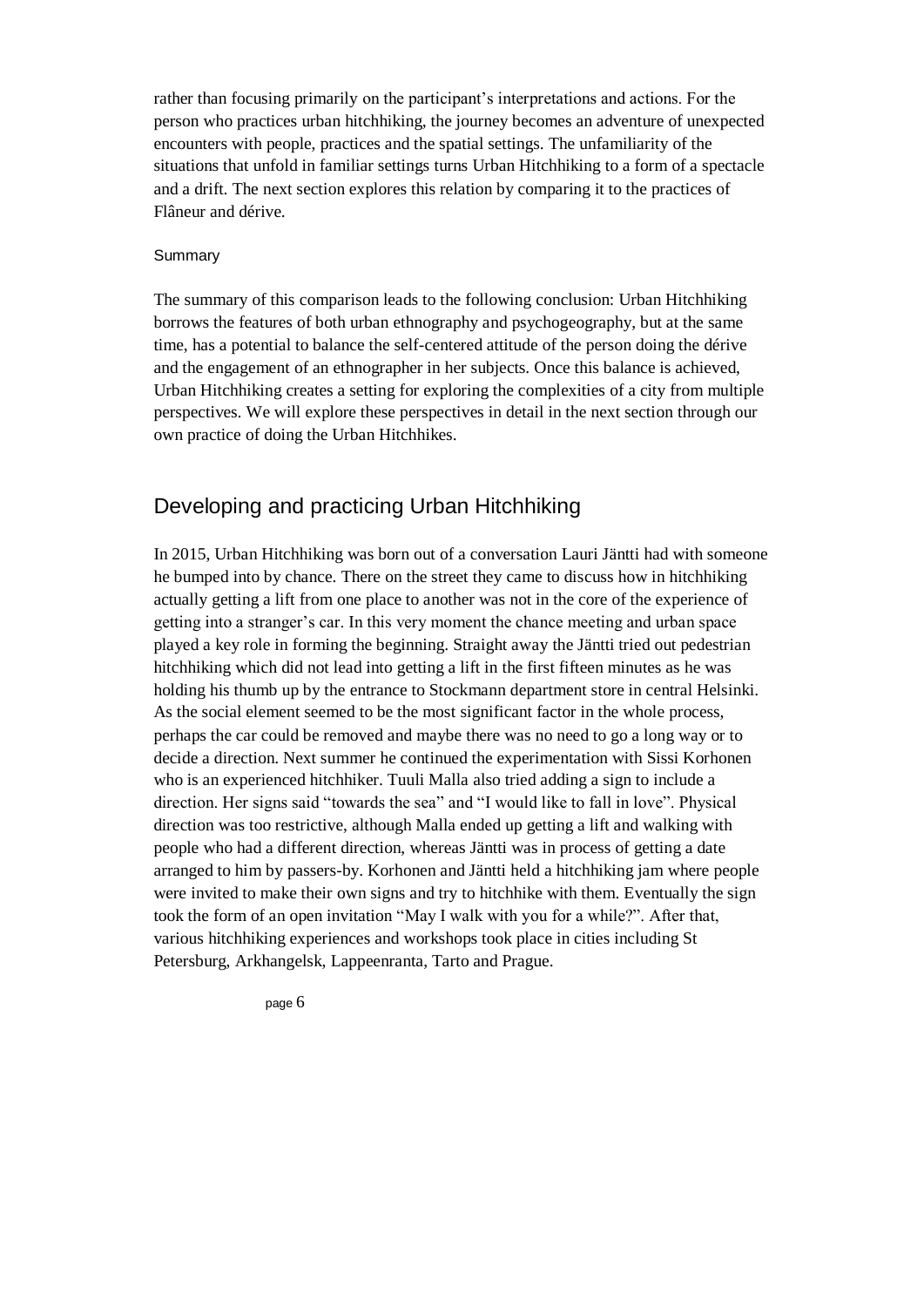In the summer of 2016 the Tuuli Malla was drifting with the help of strangers in Eyrarbakki, Iceland (Saga residency). *I am just a visitor — Eyrarbakki* was a during which where she met people in a village as a visiting stranger. She was interested in the role of the visitor, how does one approach a stranger, how does hospitality work both ways - so that the visiting artist is not just taking but also being a host in some way. Discussion seemed to be a way of showing hospitality. Asking: "Where am I?" … "Do you have a favourite memory from here?" … talking, drinking coffee, offering Moomin biscuits because the Moomins never lock their door at night and they always welcome guests. In the end she asked: "Who I should meet next?" and got pointed at a direction and told who she was going to meet. The project was a combination of lone walking into a direction that was given from the outside and meetings in the places where she got sent to. For the Malla the most intriguing part of the journey were moments when she was struggling to find the was to a place she was pointed to go. Once she had to look back to find from which angle the window that she got the directions from was visible and orientated herself based on that sightline. The experience of getting lost on a journey that from the starting point looked so simple describes the role of a visitor relying on help of others with a sense of orientation that shifts between familiar and unfamiliar.

After these various events Malla and Jäntti decided to collaborate in taking a deeper dive into Urban Hitchhiking as an extended period of walking with strangers starting in Helsinki in June, leading up to an exhibition in HAM-kulma gallery (2017).

#### **Experiences**

One of the questions was if this would be a way of engaging with the conversation about social bubbles – how people tend to interact with those who are in a similar socioeconomic situation. The ease in situations that one would have expected to be outside of one's comfort zone became one of the most significant experiences for Malla. In hindsight these situations often seemed strange when told to others but in the reality of hitchhiking they had not seemed strange at all. Queueing for free food together with a stranger in what is colloquially known as "the bread queue", officially Veikko and Lahja Hursti's Charitable Association, which is often portrayed as a site of poverty (*Boiling Point,*  2017). Queuing with a person who had agreed to walk together was a part of the journey, a transition from the familiar streets into the place where one never thought of going before, being invited into another social realm which in the end was surprisingly approachable. This experience of queueing around the block with someone one had never met before among other journeys changed Malla's perception of the boundaries of the city, which places are open for entering but also the social sense of the city. Extensive Urban Hitchhiking acted as a social restructuring and made interactions with strangers a norm more than an exception (Figure 2).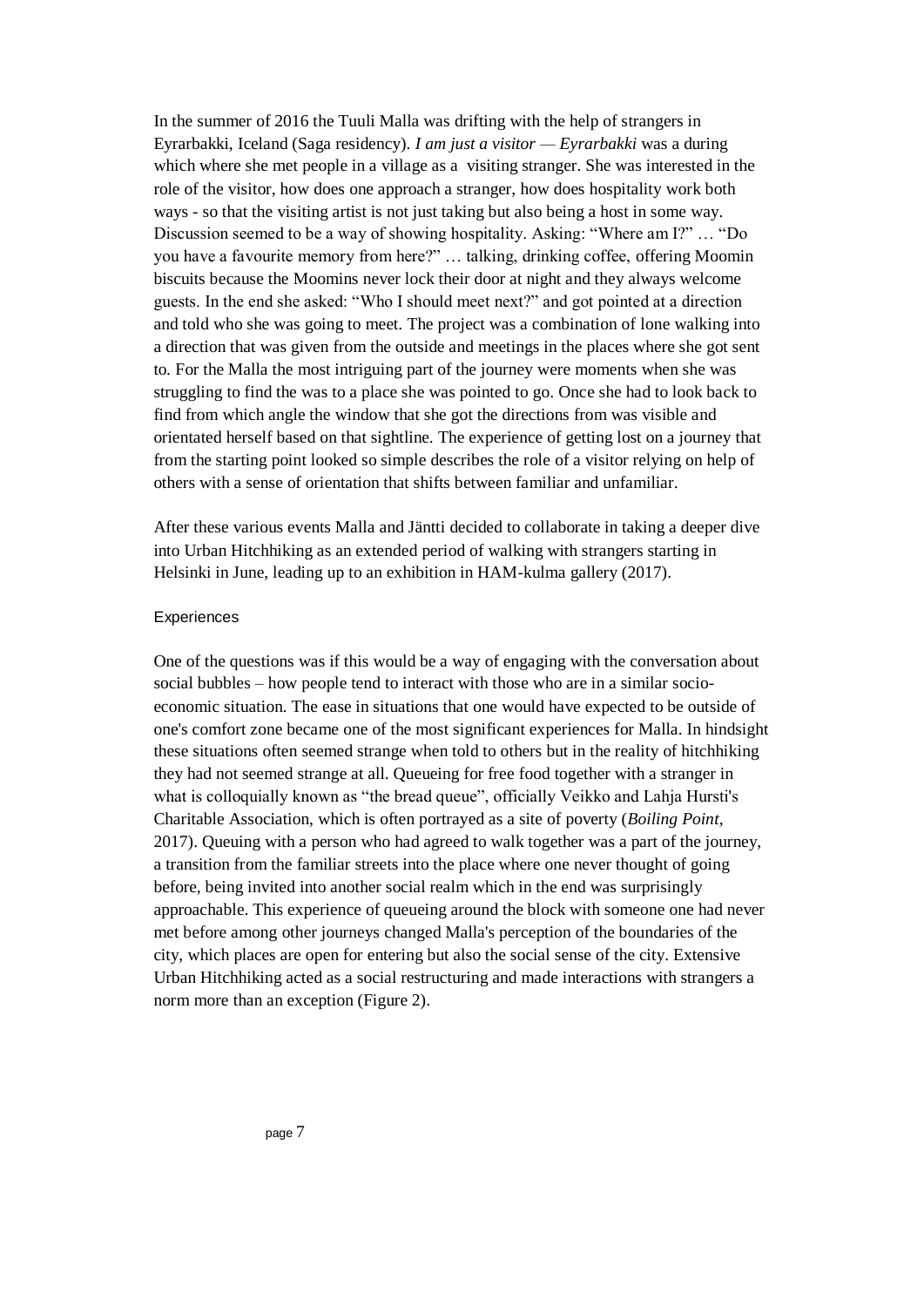

**Figure 2. Photographs from hitchhiker's visits to domestic spaces: allotment and home. Photos by Lauri Jäntti**

What became most significant for Malla in the project were sudden moments of opening to individual people hearing a story that describes the life of that person. The most memorable moments were made out of fragility in stories when the tragedy and beauty of a life was shared. Already before starting Urban Hitchhiking, Malla had expected that there is a universal need for sharing these stories with others, even with strangers. Urban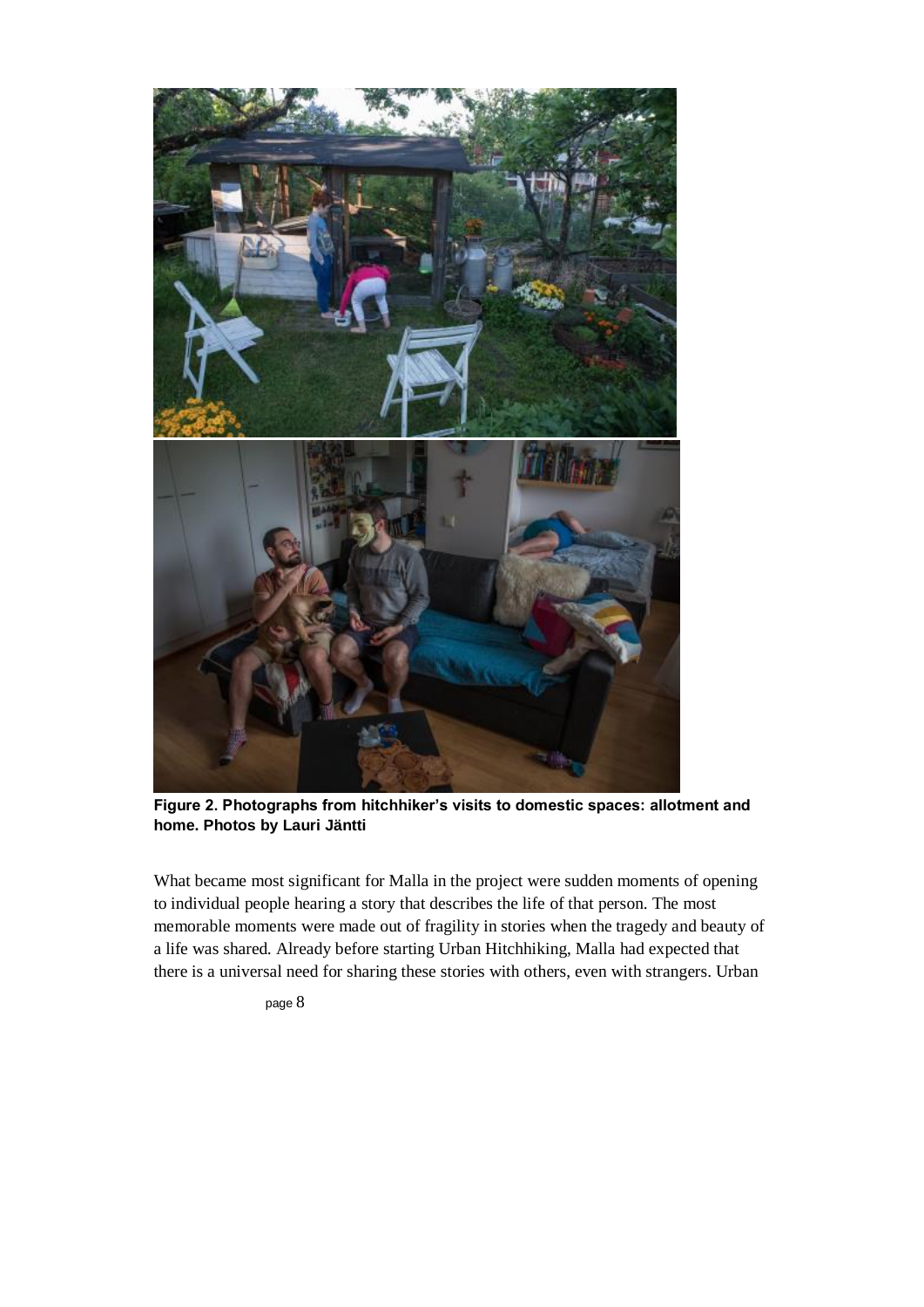Hitchhiking gives an opportunity for doing so by creating a space for meeting someone in the middle of everyday and the hitchhiker is offering to listen. Despite having had the expectation in advance, experiencing the depth of some of the shared journeys was significant. These experiences were documented in a form of a diary (Figure 3).



**Figure 3. Tuuli Malla's hitchhiking diary**

Anna Kholina started practicing Urban Hitchhiking in Spring 2017 to learn more about the area of the University campus from the perspective of the students. The area attracted interest because of its dualistic character. On one hand, it is an object of cultural heritage and a famous architectural site. On the other hand, due to its planning with separate zones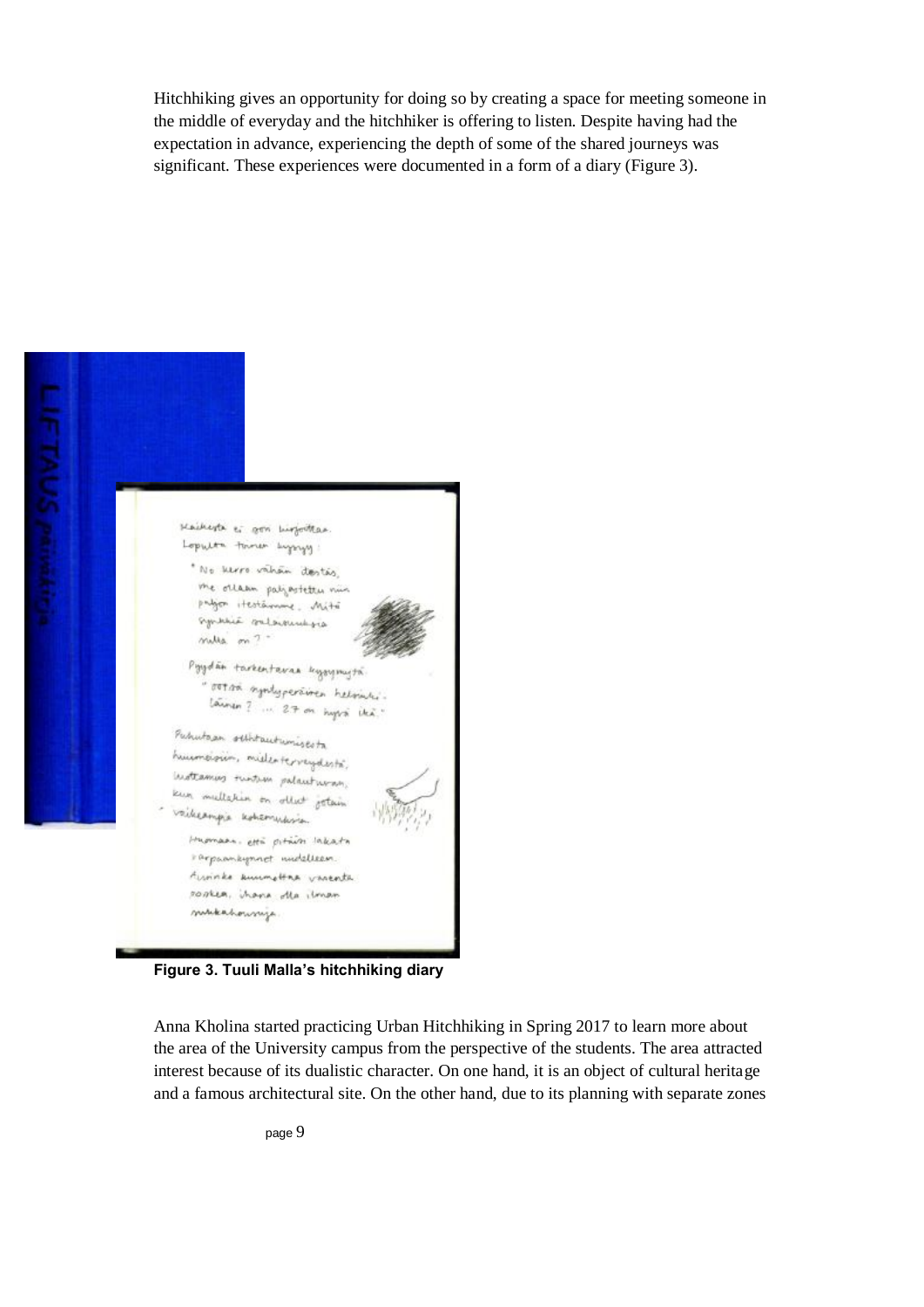for living, studying and shopping, it lacks public life and is heavily underused in the evenings. Kholina wanted to understand how the public space was organised in the area and how the students living and working on campus related to it. One of her accounts illustrate the process of discovering hidden boundaries of the space:

*"I was standing on one of the small pedestrian roads some fifty meters away from the University building when a student agreed to give me a ride. As we talked, I learned that she was on her way home to the student village and was overall very satisfied about the campus space. She particularly stressed the presence of nature and an ability to be away from other people as positive qualities. It resonated with the nature of her studies: as an engineer, she preferred concentration and solitude to the buzz and interaction. I was surprised and left her on the edge of the student village, not far from the study area. But when I tried to find the next ride, I encountered a problem. Nobody was making eye contact with me and people were avoiding me to the extent of crossing the street in the opposite direction as soon as they saw a person holding a sign. Even when a dozen of people exited a bus just in front of me, none of them even looked my way. I felt like an intruder who breaks some laws or unspoken rules. It was then that I realised that I found the border between the public and the private space."*

A person who tried Urban Hitchhiking in the US faced with extreme reactions that differed significantly from other experiences (in Helsinki, Arkangel, Lappeenranta, St Petersburg etc). She was told hitchhiking is dangerous and that she might get killed. Although she was not going to step into any vehicles, the association with the word 'hitchhiking' was so strong in people's minds that they could not help but warning her of the worst case scenarios. In a smaller scale this has come up a few times of people saying "I could be a mass murderer" or something like this and often a part of the conversation is about how many of us have been told already as children not to talk to strangers. Sometimes (mainly in Helsinki) people say they are making an effort to encounter strangers, to start a conversation with someone they do not know as a personal challenge.

# Thematic potential of Urban Hitchhiking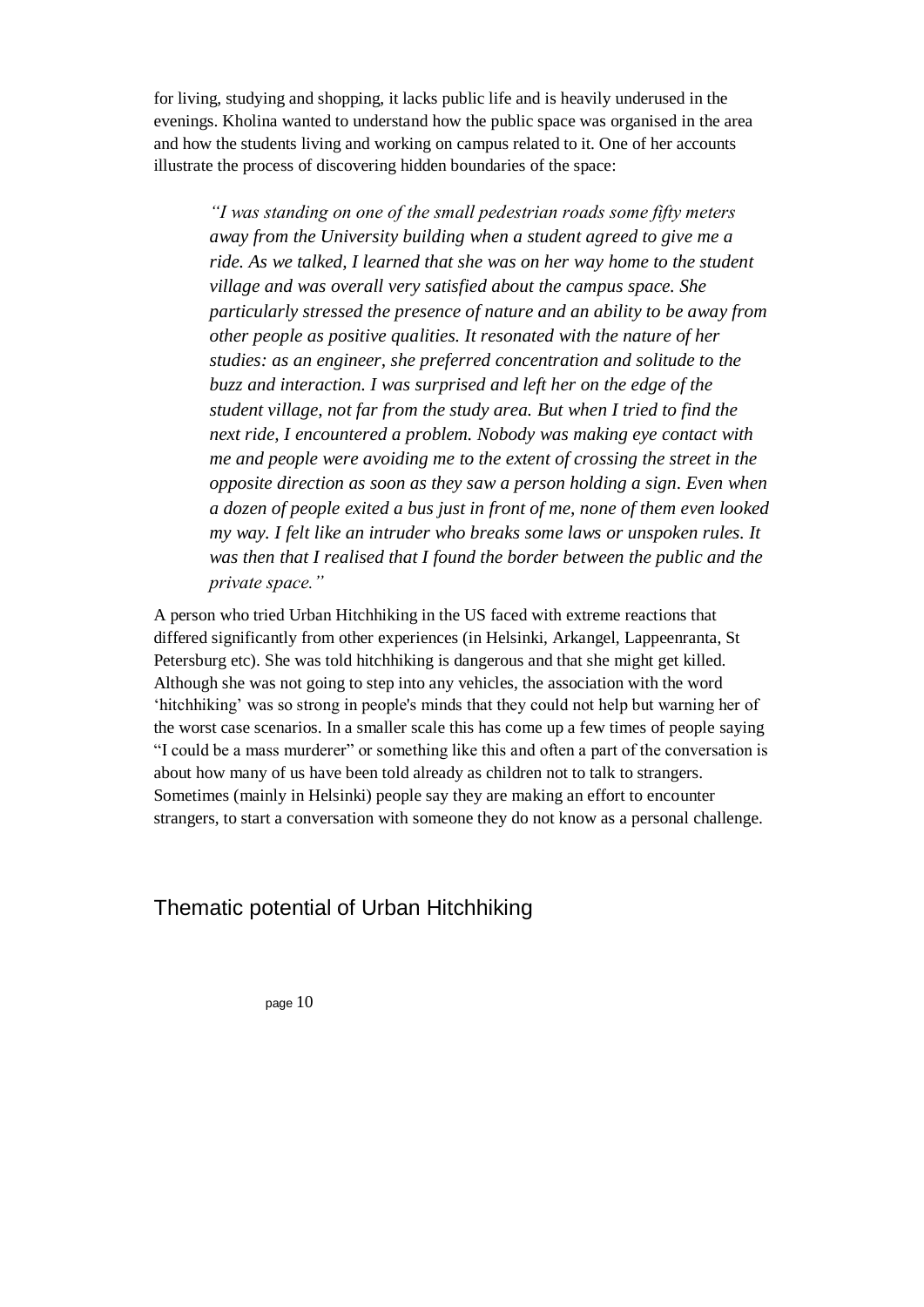Although there is a lot of divergence in how we practiced Urban Hitchhiking, there seem to be recurrent themes that emerge from our experiences. Here we would like to elaborate four of them and reflect on the role of this tool in research and art practice.

### **Spatiality**

In line with the spatial turn in Ethnography (Emmerson, 2001), Urban Hitchhiking presents an attempt to connect the physical and the social layer of the space by means of embodied practice of walking together with a stranger. It allows mapping the experiences of both the hitchhiker and the participant in relation to the physical space and analyse the rhythms, meanings and practices that contribute to place-making processes. Urban Hitchhiking brings the psychogeographic dimension into the ethnographic practice. It is possible to be engaged with others, but still be aware of the invisible boundaries which divide the urban fabric.

### Performativity

The most clear factor of performativity comes in the moment of standing still and waiting with a sign and a thumb. There are reactions from the people passing by which influence the hitchhiker. Some look down and try to avoid the situation but they are still in dialogue with the hitchhiker. The performativity of walking together is subtle, more an attitude than a role, which is based on following, listening and staying in the moment with the person (or people) one is sharing a journey with. This attitude creates a space for the other to open up but there are many different levels of attention depending on the encounter some journeys are less interesting than others. There is a sense of responsibility for the shared journey as someone took the offer that the hitchhiker offered.

Leading workshops made us realise how the small embodied skills are key to the hitchhiker's trip. There is no wrong or right as such but the very fact of becoming visible through hitchhiking requires being able to have patience in the moment of waiting and allowing people to look. The experience of hitchhiking can be uncomfortable or pleasurable depending on one's own mood and expectations as well as the external impulses, which are partly in response to the inner mood shining through but also related to the locality - Töölö neighbourhood is different to Kallio, a square is different to a street.

### Gender

In terms of unintended performativity of gender, Urban Hitchhiking made Malla consider the role of an open offer for encounter in association with seen as a female body. Prior to Urban Hitchhiking Malla had various experiences of drifting without thinking of the male gaze. With Urban Hitchhiking the comments of people who were approaching her created a friction between the attempt of neutrality as a follower and repeated comments that were meant as compliments started to make the point of a young female body made visible and offering an invitation for being encountered. The types of comments were nothing new but the position of being open for following impulses made it challenging to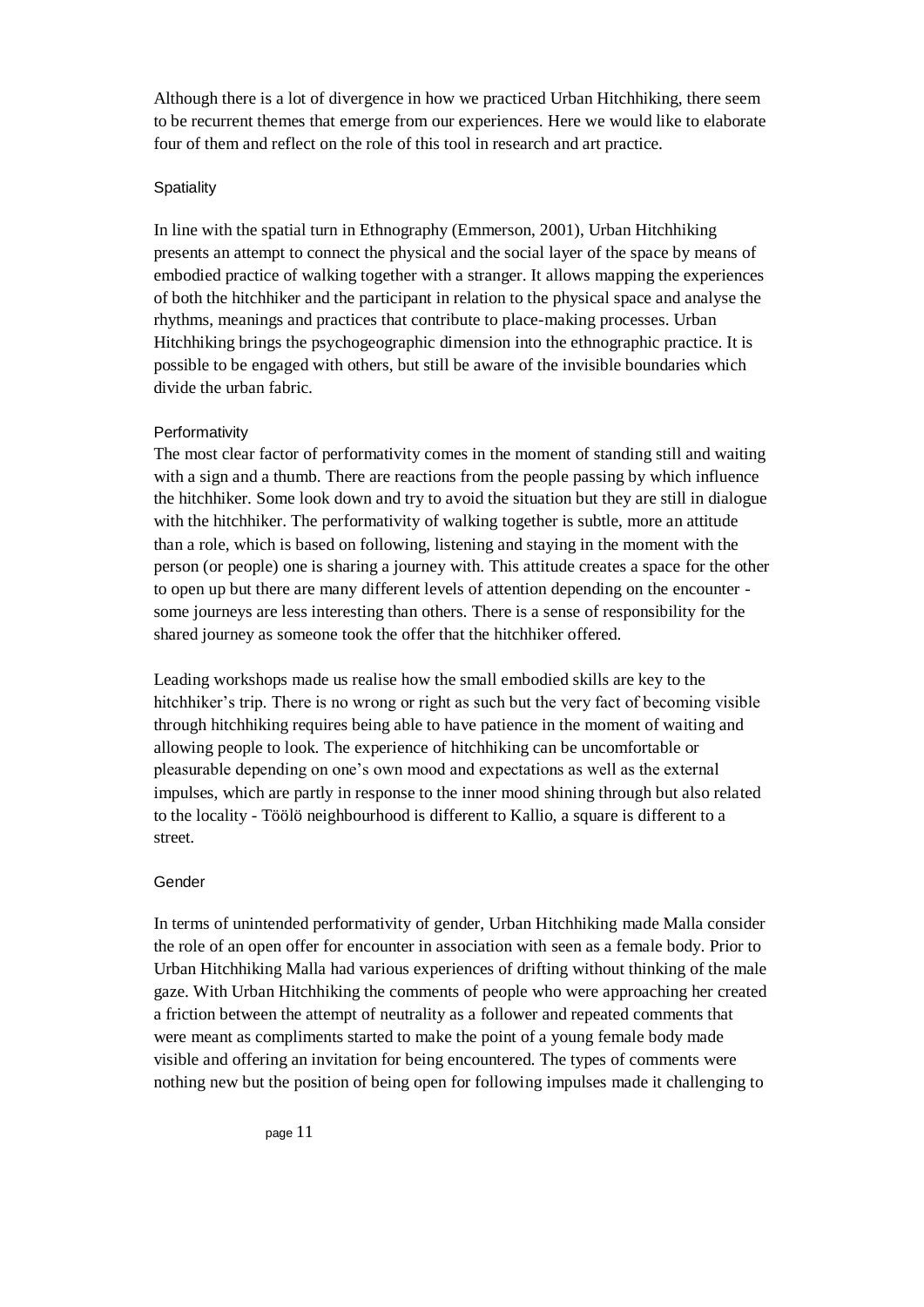keep up boundaries that would normally be in place. As someone asked Malla to go home with her, refusing the offer to walk together only part of the journey as as someone else asked: "Are you selling yourself too?" When she was standing on Vaasankatu she thought of the early days of the flaneurs, later reading that:

*"The prostitute was the quintessential female figure of the urban scene . . . for men as well as women, the prostitute was a central spectacle in a set of urban encounters and fantasies"* (Walkowitz, 1992).

Someone was warning her of possible rapists and a journalist commented he was surprised she did not face much sexual harassment. For Malla the encounter-led drift revealed the role of a female body in the chance journeys in a way that made her revisit the gendered aspect of the psychogeographical tradition. In fact she saw herself as part of the lineage of psychogeographers and only came to enquire the tradition more deeply after comments she was exposed to during Urban Hitchhiking. The inner experience of Malla's performance of a gender neutral body, in other words not considering one's position through gender binaries (Butler, 1999) was in conflict with the external comments on her body. Despite the non-binary experience, it has been difficult to find vocabulary for describing the issues in this paper.

The male dominant positions in phychogeography run deep. Ralph Rumney, one of the former situationists who has spoken about the gender views of the group described the International Situationists as "extraordinarily antifeminist in its practice" (Rumney in Bridger, 2013, p. 3). This included assigning women to mainly cook and type. The group did not properly accredit its female members and especially the role of Michèle Bernstein who is currently a literary critic has gone unacknowledged (Bridger, 2013). Also current psychogeographers, such as Sinclair, have been critiqued for the lack of engagement with enquiring his own role in experiencing places from a gendered aspect of subjectivity (Bridger, 2013). Although gender is the most prominent topic of subjectivity in this article, identities are never only gendered but also shaped by race, class and ethnicity, which create particular forms of oppression (Butler, 1999).

### Hospitality of walking together

Urban Hitchhiking can be seen as a social or an empathetic drift where the hitchhiker relies on a chance encounter to follows a stranger who determines the direction. Urban Hitchhiking is consensual following and includes a possibility for at least a short-term equilibrium: although the hitchhiker is mainly following the person who stops for them,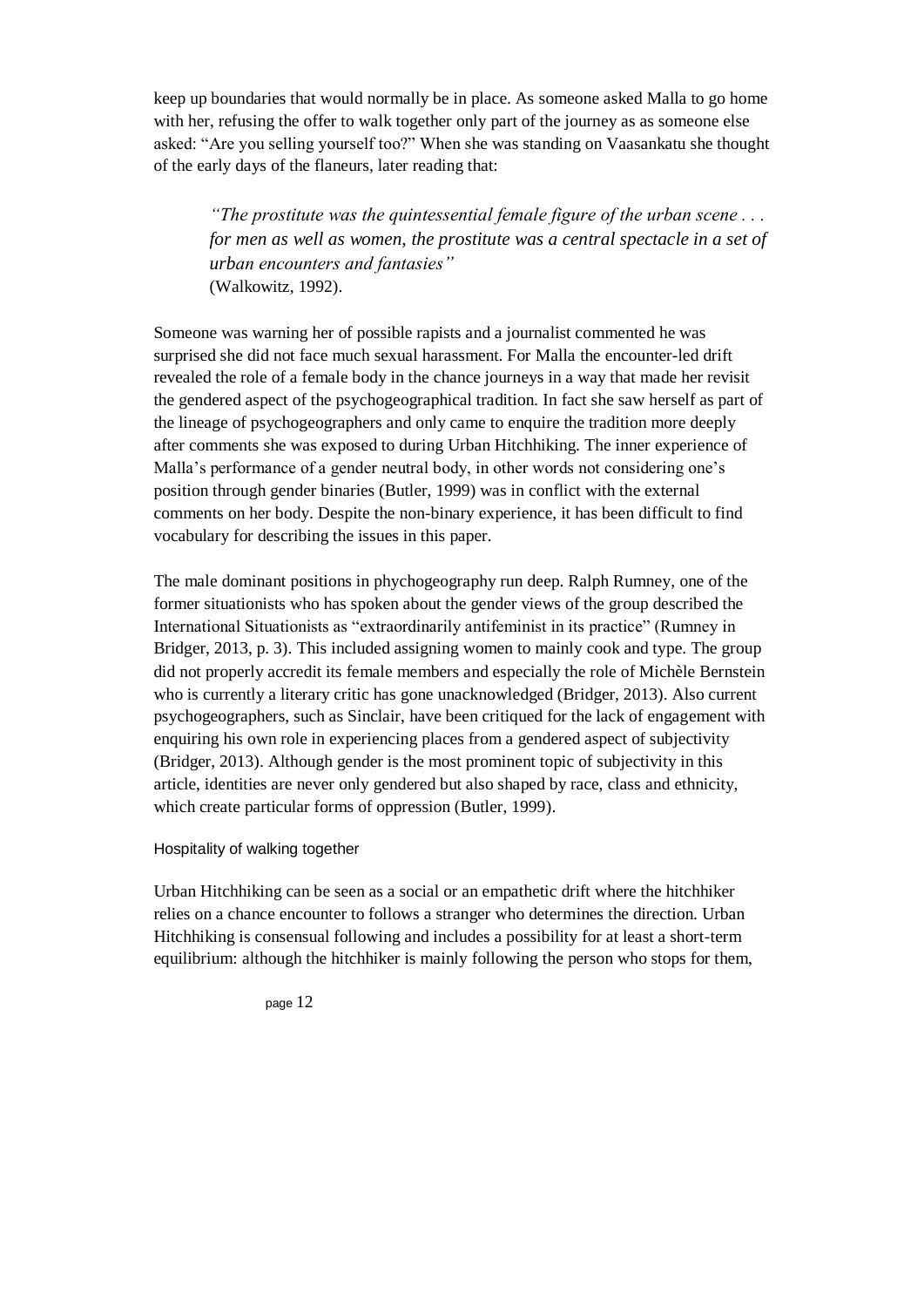the result is usually walking together side by side and sometimes negotiating the direction together. Some of the most well-known pieces of performance art based on following strangers are Vito Acconci's *Following Piece* (1969) and Sophie Calle's *Suite Vénitienne* (Jeffries, 2009), both based on a secretive task that carries its poetry in a one-way relationship that contains a risk of the "stalker" being discovered. In *#TAKEMEANYWHERE* by LaBeouf, Rönkkö and Turner (Coldwell, 2016) the stalker situation has been reversed as the artists relied on someone to find them based on their coordinates posted online and take them anywhere from there.

Urban Hitchhiking emphasises the encounter – people who meet due to an invitation proposed using a sign and body language. The hitchhiker is on a drift with points of stillness and waiting, and time spent with the person (or several people) who picks up the hitchhiker is a part of the journey. For the hitchhiker it is one of many encounters, each different but probably for the person giving a lift the experience is a one-off. Sometimes this leads to a situation where the hitchhiker ends up in parallel situations but our sense was that it was better not to tell the person giving the lift about the parallel experiences: Malla did not say she found it an interesting coincidence that she was eating Thai food again with a man in his thirties, she ordered another papaya salad. There is a navigation between acknowledging that there are others along the way and at the same time focusing on each encounter as something specific and possibly holding a veil of uniqueness. This was not a definitive choice but an intuitive response to the situations.

The person giving the lift is often on their way somewhere, on a pre-decided route so that the two different journeys meet: one is waiting to be taken anywhere, towards an unknown direction and the other is already on their way, taking someone along for their walk or sometimes a ride in public transport or by car. An everyday route may remain the same but something is changed through the presence of the hitchhiker willing to follow without a request of the direction. In comparison to following someone in secret, often the question "Why are you doing this?" is asked and the everyday journey and questions of encounters meet. Occasionally there was a sense of awkwardness in exposing oneself and admitting that this is what we are doing – just seeing what happens next. In addition to this, during the hitchhiking period in June 2017 we gave the people we walked with also a card with details of an exhibition (Jäntti, Malla, 2017), which was being made out of experiences, photographs and audio recording of the walks. Most people journeying with us were happy to be in the documentation.

Looking at projects of walking with strangers: The People Walker of LA (Carroll, 2016), Rebecca Cade's performance project *Walking Holding* (2011, 2015) and for example Kio Shark's TED talk on the importance of talking to strangers (2016), it seems there is an urgent need for connecting with each other. In our experience of Urban Hitchhiking, walking together in public space is both intimate and provides ease: there is a shared journey and pace as well as being seen together while simultaneously being able to talk about things around us and not being face to face. As the setting changes, the social dynamics also shift, especially when entering a home.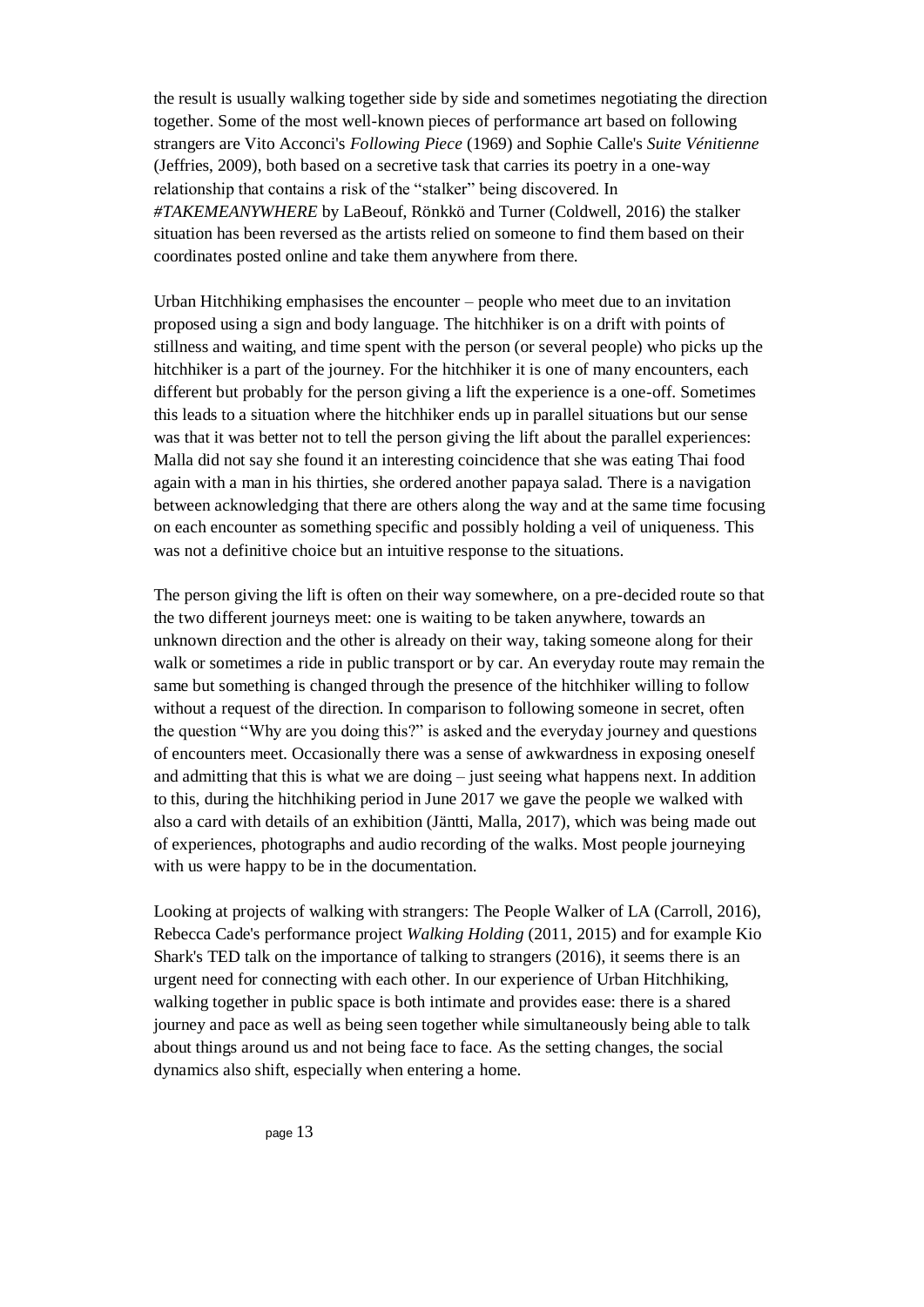# **Conclusion**

This article reviewed the method of Urban Hitchhiking as a balancing act between the self-centered practices of psychogeography and the socially-oriented traditions of ethnography. The communication between the two journeys of drift and purposeful walking provides a crossroad between two ways of walking and makes the hitchhiker's perspective visible to the other person. Urban Hitchhiking lies between art and research, between performance art and life. The four themes that characterise it, spatiality, performativity, gender and hospitality, demonstrate that this method can produce a variety of outputs depending on the perspective of the hitchhiker, and these outputs are always a combination of impulses from the urban space and the other person.

Building on the existing methods based on walking in the city, Urban Hitchhiking catalyses the movement, encounter and dialogue into an embodied performance that highlights the physical and social complexities of contemporary cities. Its particular strength lies in the notion of hospitality, that we characterise in this article as an empathetic drift, a process of walking with a stranger when the hitchhiker is exposing herself to the outside world, while the participant opens up a part of her life in response. This short mutual act of trust or hospitality is seems almost like a remedy to the alienation and isolation of contemporary urban dwellers. "May I walk with you for a while?"

# Acknowledgements

All those who we hitchhiked with, all those who have tried Urban Hitchhiking for themselves, David Jeevendrampillai, Sissi Korhonen

# References

Acconci, V. (1969). Following Piece. New York, NY: Architectural League.

Bassett, K. (2004). Walking as an aesthetic practice and a critical tool: Some

psychogeographic experiments. Journal of Geography in Higher Education, 28(3), pp. 397–410.

Hirvonen E. (2007). *Boiling Point* [Motion picture]. Finland: YLE

Bridger, A. (2013). Psychogeography and feminist methodology. *Feminism & Psychology*, *23*(3), pp. 285-298.

Butler, J. (2011). Gender trouble: Feminism and the subversion of identity. Routledge.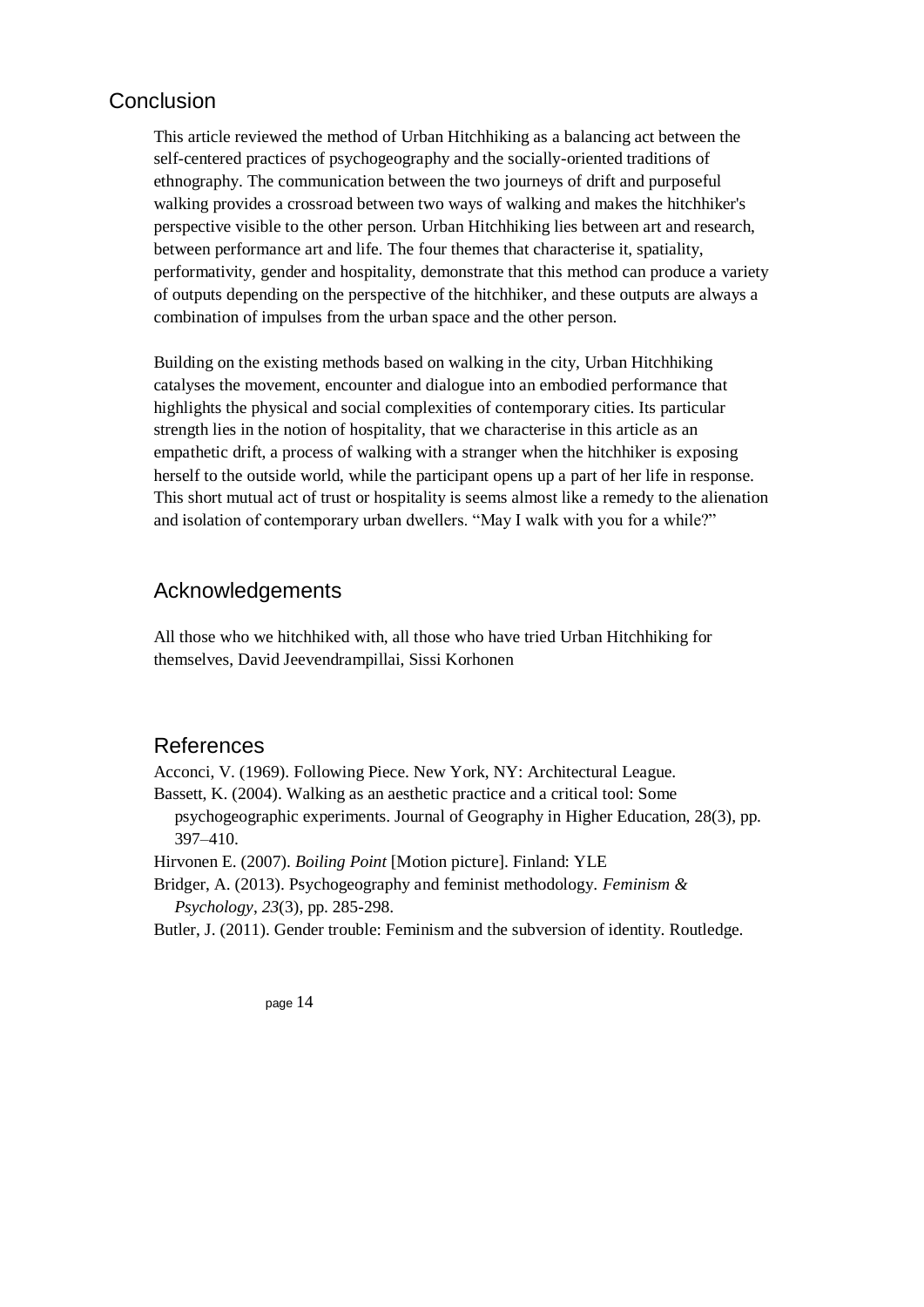Carroll, R. (2016). 'We need human interaction': meet the LA man who walks people for

a

living. *The Guardian.* Retrieved from [https://www.theguardian.com/us](https://www.theguardian.com/us-news/2016/sep/14/los-angeles-people-walker-chuck-mccarthy)[news/2016/sep/14/los-angeles-people-walker-chuck-mccarthy](https://www.theguardian.com/us-news/2016/sep/14/los-angeles-people-walker-chuck-mccarthy)

Coldwell, W. (2016). Shia LaBeouf embarks on a digital road trip: #TAKEMEANYWHERE. The Guardian. Retrieved from [https://www.theguardian.com/travel/2016/may/25/shia-labeouf-embarks-on-digital](https://www.theguardian.com/travel/2016/may/25/shia-labeouf-embarks-on-digital-road-trip-takemeanywhere)[road-trip-takemeanywhere](https://www.theguardian.com/travel/2016/may/25/shia-labeouf-embarks-on-digital-road-trip-takemeanywhere)

Debord, G. (1963). The Situationists and the New Forms of Action in Art and Politics. Kalamazoo, MI: Black & Red.

- Edensor, T. (2010). Walking in rhythms: place, regulation, style and the flow of experience. Visual Studies, 25(1), pp. 69–79.
- Emerson, R. (2001). *Contemporary Field Research: Perspectives and Formulations*, 2nd edn. Prospect Heights, IL: Waveland Press.
- Evans, J., & Jones, P. (2011). *The walking interview: Methodology, mobility and place*. Applied Geography, 31(2), pp. 849–858.
- Jeffries, S. (2009). Sophie Calle: stalker, stripper, sleeper, spy. *The Guardian.* Retrieved fro[m https://www.theguardian.com/artanddesign/2009/sep/23/sophie-calle.](https://www.theguardian.com/artanddesign/2009/sep/23/sophie-calle)
- Ingold, T. (2011). *Being alive. Essays on movement, knowledge and description.* London: Routledge.
- Kusenbach, M. (2003). *Street Phenomenology. The go-along as ethnographic research tool*. Ethnography, 4(3), pp. 455–485.
- Macauley, D. (2000). Walking the city: An essay on peripatetic practices and politics. Capitalism Nature Socialism, 11(4), 3–43.
- Middleton, J. (2010). *Sense and the city: exploring the embodied geographies of urban walking*. Social & Cultural Geography, 11(6), pp. 575–596.
- Malla, T. (2016). *I am just a visitor Eyrarbakki*, performance and documentation as maps and photographs. Retrieved from [https://tuulimeanswind.com/art-work/i-am](https://tuulimeanswind.com/art-work/i-am-just-a-visitor-iceland/)[just-a-visitor-iceland/](https://tuulimeanswind.com/art-work/i-am-just-a-visitor-iceland/)
- Jäntti, L., Malla, T. (2017). *Urban Hitchhiking,* exhibition of photographs, maps, audio and signs. HAM-kulma, Helsinki, 7.7.-24.9.2017
- Pinder, D. (2011). *Errant paths: the poetics and politics of walking*. Environment and Planning D: Society and Space, 29, pp. 672–692.
- Rogers J. (2011). *The London Perambulator* [Film]. Retrieved from <https://www.youtube.com/watch?v=TNGskCNrBHY>
- Sinclair, I. (1997). *Lights out for the Territory*. London: Granta books.
- Solnit, R. (2000). *Wanderlust: A history of walking*. New York: Penguin.

Stokowski, P. (2002). *Languages of place and discourses of power: Constructing new senses of place*. Journal of leisure research, 34(4), pp. 368–382.

- Suttles, G. (1976). Urban Ethnography: Situational and Normative Accounts. Annual Review of Sociology, 2, pp. 1–18
- Stark, K. (2016). *Why you should talk to strangers*. Retrieved from [https://www.ted.com/talks/kio\\_stark\\_why\\_you\\_should\\_talk\\_to\\_strangers](https://www.ted.com/talks/kio_stark_why_you_should_talk_to_strangers)
- Walkowitz, J. (1992). *City of Dreadful Delight: Narratives of Sexual Danger in Late-Victorian London*. Chicago IL: The University of Chicago Press.